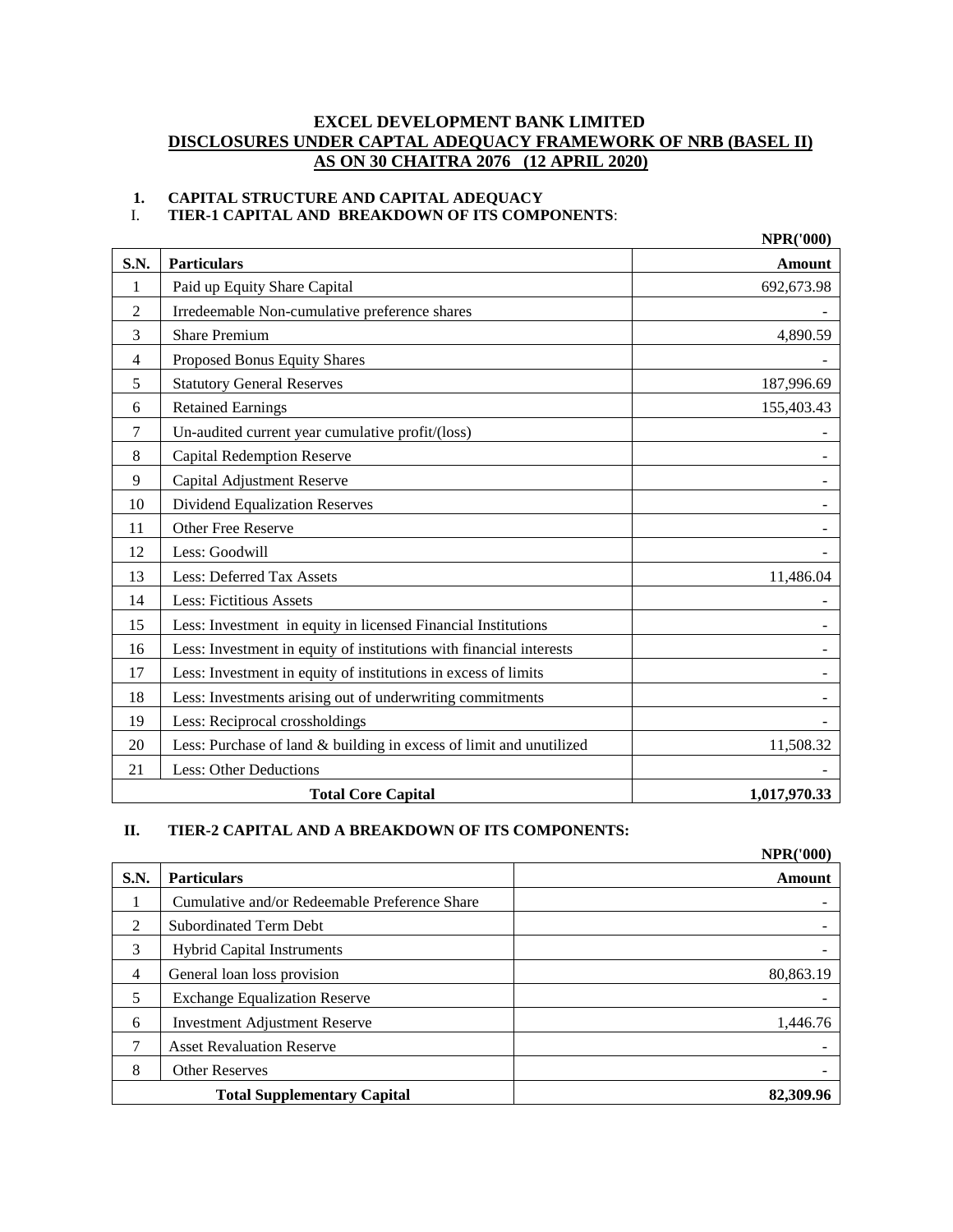# **III. INFORMATION ABOUT SUBORDINATE TERM DEBT**

The Bank does not have any subordinated Term Debt

#### **IV. DEDUCTION FROM CAPITAL**

|                                                               | <b>NPR('000)</b> |
|---------------------------------------------------------------|------------------|
| Particulars                                                   | Amount           |
| Deferred Tax Assets                                           | 11.486.04        |
| Purchase of land & building in excess of limit and unutilized | 11508.321        |

# **V. TOTAL QUALIFYING CAPITAL**

|                                       | <b>NPR('000)</b> |
|---------------------------------------|------------------|
| <b>Particulars</b>                    | Amount           |
| Total Core Capital (Tier I)           | 1,017,970.33     |
| Total Supplementary Capital (Tier II) | 82,309.96        |
| Total Capital Fund(Tier I + Tier II)  | 1,100,280.28     |

# **VI. CAPITAL ADEQUACY RATIO**

| Particulars                                                                                        | <b>Percentage</b> |
|----------------------------------------------------------------------------------------------------|-------------------|
| Tier 1 Capital to Total Risk Weighted Exposures (After Bank's adjustments of Pillar II)            | 11.85%            |
| Tier 1 and Tier 2 Capital to Total Risk Weighted Exposures (After Bank's adjustments of Pillar II) | 12.81%            |

# **VII. Summary of the bank's internal approach to assess the adequacy of capital to support current and future activities**

The bank considers the capital adequacy requirement pursuant to the provision set by NRB. The Tier 1 Capital ratio of the bank as at Chaitra 2076 is 11.85% and the total capital ratio is 12.81%. The bank in its strategic planning cautiously considers the capital adequacy and projects capital adequacy required for the organization's growth.

#### **2. RISK EXPOSURE**

# **i. Risk Weighted Exposure for Credit Risk, Market Risk and Operational Risk**

|                 |                                                                       | <b>NPR('000)</b> |
|-----------------|-----------------------------------------------------------------------|------------------|
| S.N             | <b>Particulars</b>                                                    | Amount           |
| a               | Risk Weighted Exposure for Credit Risk                                | 7,980,082.19     |
| $\mathbf b$     | Risk Weighted Exposure for Operational Risk                           | 608,416.02       |
| $\mathbf{C}$    | Risk Weighted Exposure for Market Risk                                | 1,272.75         |
|                 | Total Risk Weighted Exposures (Before adjustments of Pillar II)       | 8,589,770.97     |
|                 | <b>Adjustments under Pillar II</b>                                    |                  |
| <b>SRP 6.4a</b> | ALM policies & practices are not satisfactory, add 1% of net interest |                  |
| (5)             | income to RWE                                                         |                  |
| <b>SRP 6.4a</b> |                                                                       |                  |
| (6)             | Add% of the total deposit due to insufficient Liquid Assets           |                  |
| <b>SRP 6.4a</b> | Add RWE equivalent to reciprocal of capital charge of 2-5% of gross   |                  |
| (7)             | income                                                                |                  |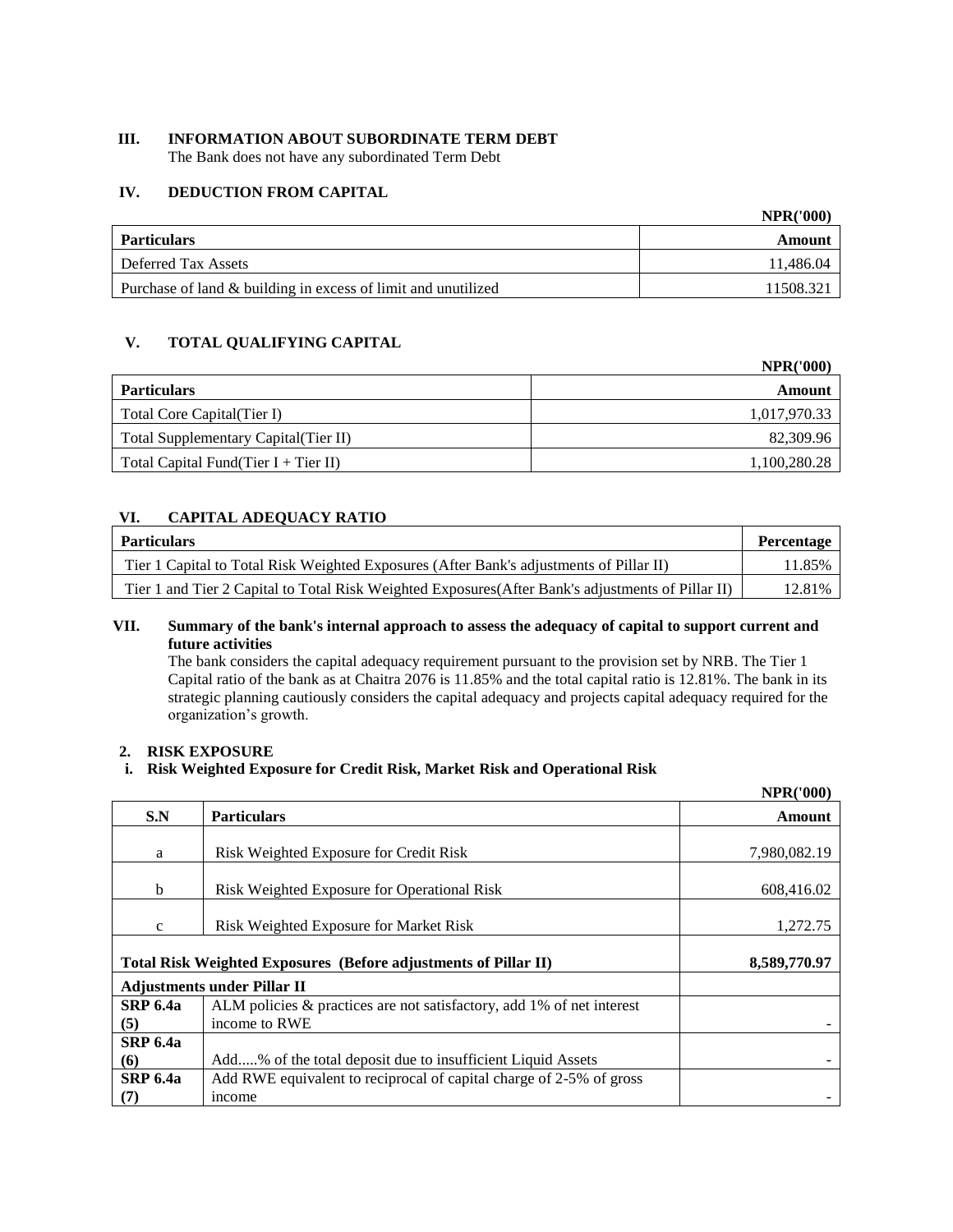|                         | Total Risk Weighted Exposures (After Bank's adjustments of Pillar II)            | 8,589,770.97 |
|-------------------------|----------------------------------------------------------------------------------|--------------|
| <b>SRP 6.4a</b><br>(10) | If desired level of disclosure requirement has not been achieved,<br>Add% of RWE |              |
| (9)                     | Add % of RWE                                                                     |              |
| SRP 6.4a                | If overall risk management policies and procedures are not satisfactory.         |              |

# **ii. Risk Weighted Exposure under each 11 Categories of Credit Risk**

|                                             | <b>NPR('000)</b> |
|---------------------------------------------|------------------|
| <b>Particulars</b>                          | Amount           |
| Claims on Government and Central Bank       |                  |
| Claims on other official entities           |                  |
| Claims on Banks                             | 271,764.46       |
| Claims on Corporate and Securities Entities | 2,336,964.35     |
| Claims on Regulatory Retail Portfolio       | 2,439,409.60     |
| Claims secured by residential properties    | 681,552.44       |
| Claims secured by Commercial real estate    | 407,293.76       |
| Past due claims                             | 213,554.22       |
| High Risk claims                            | 660,210.09       |
| Other Assets                                | 838,683.11       |
| Off Balance Sheet Items                     | 130,650.17       |
| <b>TOTAL</b>                                | 7.980.082.19     |

# **iii. Total Risk Weighted Exposure Calculation Table:**

*(Rs. in '000)*

| <b>A. Balance Sheet</b><br><b>Exposures</b>                       | <b>Book Value</b> | <b>Specific</b><br><b>Provision</b> | Eligible<br><b>CRM</b> | <b>Net Value</b> | <b>Risk</b><br>Weight | <b>Risk</b><br>Weighted |
|-------------------------------------------------------------------|-------------------|-------------------------------------|------------------------|------------------|-----------------------|-------------------------|
|                                                                   |                   |                                     |                        |                  |                       | <b>Exposures</b>        |
|                                                                   | $\mathbf{a}$      | $\mathbf b$                         | $\mathbf{c}$           | $d=a-b-c$        | e                     | $f = d * e$             |
| <b>Cash Balance</b>                                               | 377,464.03        |                                     |                        | 377,464.03       | $0\%$                 |                         |
| <b>Balance With Nepal</b><br>Rastra Bank                          | 176,537.12        |                                     |                        | 176,537.12       | $0\%$                 |                         |
| Gold                                                              |                   |                                     |                        | -                | $0\%$                 |                         |
| Investment in<br>Nepalese Government<br>Securities                |                   |                                     |                        |                  | $0\%$                 |                         |
| All Claims on<br>Government of Nepal                              |                   |                                     |                        |                  | $0\%$                 |                         |
| Investment in Nepal<br><b>Rastra Bank securities</b>              |                   |                                     |                        | -                | 0%                    |                         |
| All claims on Nepal<br>Rastra Bank                                |                   |                                     |                        | L,               | $0\%$                 |                         |
| Claims on Foreign<br>Government and<br>Central Bank (ECA 0-<br>1) |                   |                                     |                        | ÷                | $0\%$                 |                         |
| Claims on Foreign<br>Government and                               |                   |                                     |                        |                  | 20%                   |                         |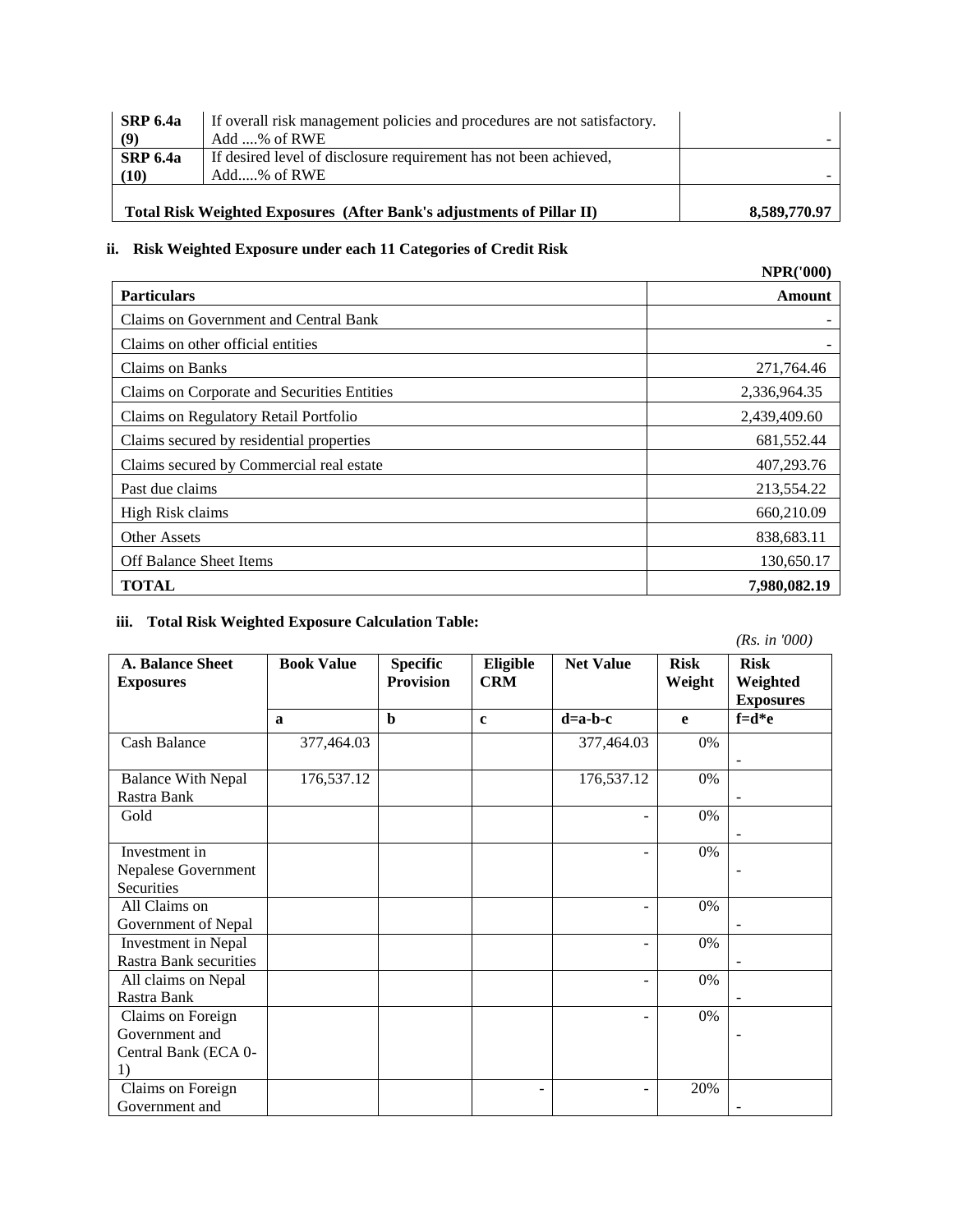| Central Bank (ECA -<br>2)     |              |           |                          |      |                          |
|-------------------------------|--------------|-----------|--------------------------|------|--------------------------|
| Claims on Foreign             |              |           |                          | 50%  |                          |
| Government and                |              |           |                          |      |                          |
| Central Bank (ECA -           |              |           |                          |      |                          |
| 3)                            |              |           |                          |      |                          |
| Claims on Foreign             |              |           |                          |      |                          |
| Government and                |              |           |                          | 100% | $\ddot{\phantom{1}}$     |
| Central Bank (ECA-4-          |              |           |                          |      |                          |
| 6)                            |              |           |                          |      |                          |
| Claims on Foreign             |              |           |                          |      |                          |
| Government and                |              |           |                          | 150% | $\overline{\phantom{m}}$ |
| Central Bank (ECA -           |              |           |                          |      |                          |
| 7)                            |              |           |                          |      |                          |
| Claims On BIS, IMF,           |              |           |                          | 0%   |                          |
| ECB, EC and MDB's             |              |           |                          |      |                          |
| recognized by the             |              |           |                          |      |                          |
| framework                     |              |           |                          |      |                          |
| Claims on Other               |              |           |                          |      |                          |
| Multilateral                  |              |           |                          | 100% |                          |
| Development Banks             |              |           |                          |      |                          |
| <b>Claims on Domestic</b>     |              |           |                          |      |                          |
| <b>Public Sector Entities</b> |              |           |                          | 100% |                          |
| Claims on Public              |              |           |                          | 20%  |                          |
| Sector Entity (ECA 0-         |              |           |                          |      |                          |
| 1)                            |              |           |                          |      |                          |
| Claims on Public              |              |           | $\overline{a}$           | 50%  |                          |
| Sector Entity (ECA 2)         |              |           |                          |      |                          |
| Claims on Public              |              |           |                          |      |                          |
| Sector Entity (ECA 3-         |              |           |                          | 100% | $\overline{\phantom{a}}$ |
| 6)                            |              |           |                          |      |                          |
| Claims on Public              |              |           |                          |      |                          |
| Sector Entity (ECA 7)         |              |           |                          | 150% |                          |
| Claims on domestic            | 1,358,822.29 |           | 1,358,822.29             | 20%  | 271,764.46               |
| banks that meet               |              |           |                          |      |                          |
| capital adequacy              |              |           |                          |      |                          |
| requirements                  |              |           |                          |      |                          |
| Claims on domestic            | 20,636.14    | 20,636.14 |                          |      |                          |
| banks that do not meet        |              |           |                          | 100% |                          |
| capital adequacy              |              |           |                          |      |                          |
| requirements                  |              |           |                          |      |                          |
| Claims on foreign             |              |           |                          | 20%  |                          |
| bank (ECA Rating 0-           |              |           |                          |      |                          |
| 1)                            |              |           |                          |      |                          |
| Claims on foreign             |              |           | $\overline{a}$           | 50%  |                          |
| bank (ECA Rating 2)           |              |           |                          |      |                          |
| Claims on foreign             |              |           | $\blacksquare$           |      |                          |
| bank (ECA Rating 3-           |              |           |                          | 100% | $\overline{\phantom{a}}$ |
| 6)                            |              |           |                          |      |                          |
| Claims on foreign             |              |           | $\overline{\phantom{a}}$ |      |                          |
| bank (ECA Rating 7)           |              |           |                          | 150% |                          |
| Claims on foreign             |              |           |                          | 20%  |                          |
| bank incorporated in          |              |           |                          |      |                          |
| <b>SAARC</b> region           |              |           |                          |      |                          |
| operating with a              |              |           |                          |      |                          |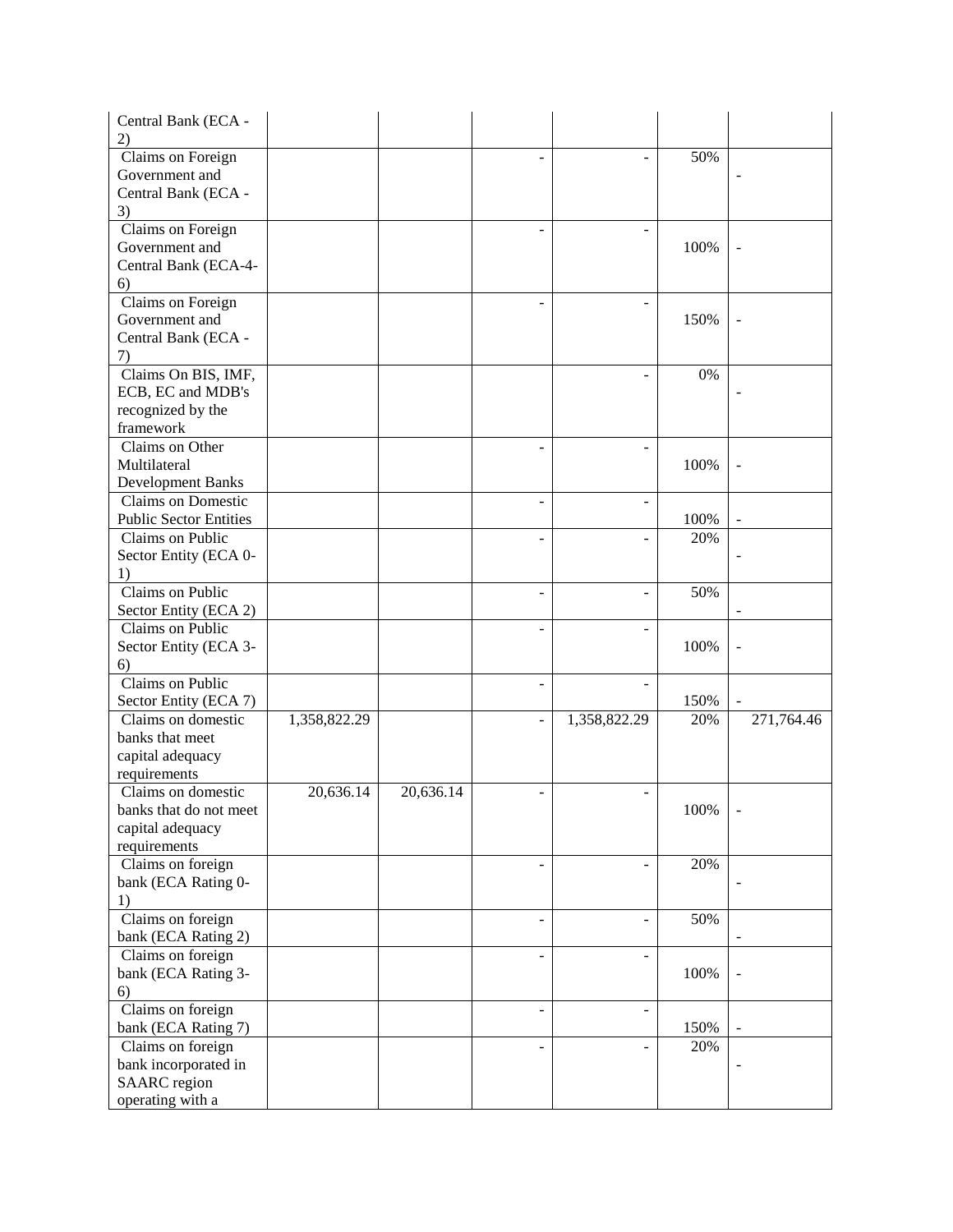| buffer of 1% above<br>their respective         |              |            |           |                          |             |                          |
|------------------------------------------------|--------------|------------|-----------|--------------------------|-------------|--------------------------|
| regulatory capital<br>requirement              |              |            |           |                          |             |                          |
| <b>Claims on Domestic</b><br>Corporates        | 2,336,964.35 |            |           | 2,336,964.35             | 100%        | 2,336,964.35             |
| Claims on Foreign                              |              |            |           |                          | 20%         |                          |
| Corporates (ECA 0-1)<br>Claims on Foreign      |              |            |           |                          | 50%         |                          |
| Corporates (ECA 2)<br>Claims on Foreign        |              |            |           |                          |             |                          |
| Corporates (ECA 3-6)                           |              |            |           |                          | 100%        |                          |
| Claims on Foreign                              |              |            |           |                          |             |                          |
| Corporates (ECA 7)<br><b>Regulatory Retail</b> | 3,274,693.77 |            | 22,147.64 | 3,252,546.13             | 150%<br>75% | 2,439,409.60             |
| Portfolio (Not<br>Overdue)                     |              |            |           |                          |             |                          |
| Claims fulfilling all                          |              |            |           |                          |             |                          |
| criterion of regularity                        |              |            |           |                          | 100%        | $\sim$                   |
| retail except                                  |              |            |           |                          |             |                          |
| granularity<br>Claims secured by               | 1,102,489.24 |            |           | 1,102,489.24             | 60%         | 661,493.54               |
| residential properties                         |              |            |           |                          |             |                          |
| Claims not fully                               |              |            |           |                          |             |                          |
| secured by residential                         |              |            |           |                          | 150%        | $\overline{\phantom{a}}$ |
| properties                                     |              |            |           |                          |             |                          |
| Claims secured by                              | 32,190.54    | 12,131.64  |           | 20,058.90                |             | 20,058.90                |
| residential properties                         |              |            |           |                          | 100%        |                          |
| (Overdue)                                      |              |            |           |                          |             |                          |
| Claims secured by<br>Commercial real           | 407,293.76   |            |           | 407,293.76               | 100%        | 407,293.76               |
| estate                                         |              |            |           |                          |             |                          |
| Past due claims                                | 258,597.64   | 116,228.16 |           | 142,369.48               |             | 213,554.22               |
| (except for claims                             |              |            |           |                          | 150%        |                          |
| secured by residential                         |              |            |           |                          |             |                          |
| properties)                                    |              |            |           |                          |             |                          |
| High Risk claims                               | 440,140.06   |            |           | 440,140.06               | 150%        | 660,210.09               |
| Lending Against                                | 89,674.71    |            | -         | 89,674.71                | 100%        | 89,674.71                |
| Securities (Bonds &                            |              |            |           |                          |             |                          |
| Shares)                                        |              |            |           |                          |             |                          |
| Investments in equity                          | 101,062.74   |            |           | 101,062.74               |             | 101,062.74               |
| and other capital                              |              |            |           |                          | 100%        |                          |
| instruments of                                 |              |            |           |                          |             |                          |
| institutions listed in                         |              |            |           |                          |             |                          |
| stock exchange                                 |              |            |           |                          |             |                          |
| Investments in equity                          | 80,100.00    |            |           | 80,100.00                |             | 120,150.00               |
| and other capital<br>instruments of            |              |            |           |                          | 150%        |                          |
| institutions not listed                        |              |            |           |                          |             |                          |
| in the stock exchange                          |              |            |           |                          |             |                          |
| Staff loan secured by                          |              |            |           | $\overline{\phantom{a}}$ | 50%         | $\sim$                   |
| residential property                           |              |            |           |                          |             |                          |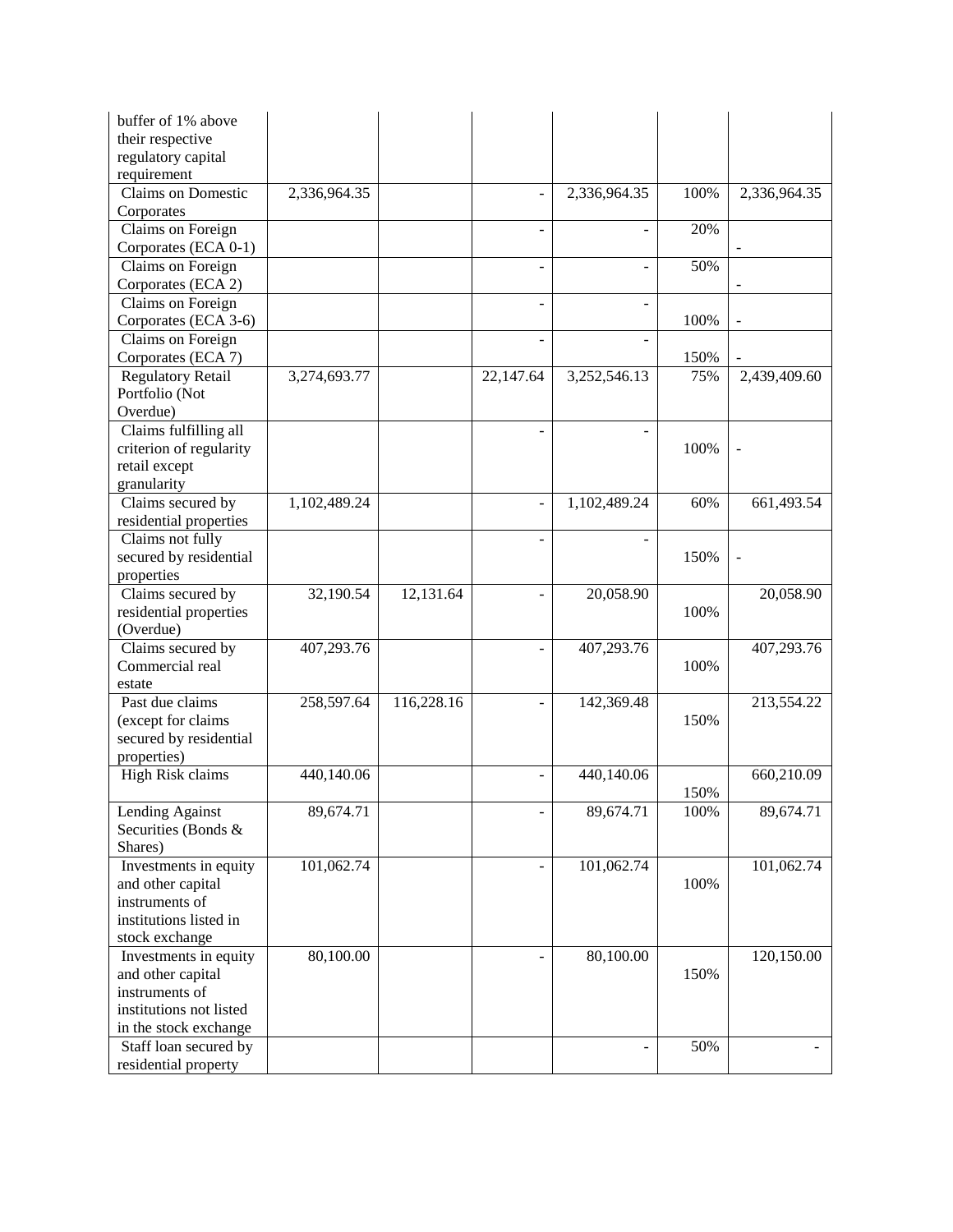| Interest                |               |            |           | -                        | $0\%$ |              |
|-------------------------|---------------|------------|-----------|--------------------------|-------|--------------|
| Receivable/claim on     |               |            |           |                          |       |              |
| government securities   |               |            |           |                          |       |              |
| Cash in transit and     |               |            |           | $\overline{\phantom{0}}$ | 20%   |              |
| other cash items in the |               |            |           |                          |       |              |
| process of collection   |               |            |           |                          |       |              |
| Other Assets (as per    | 527,795.67    |            |           | 527,795.67               | 100%  | 527,795.67   |
| attachment)             |               |            |           |                          |       |              |
| <b>TOTAL</b> (A)        | 10,584,462.05 | 148,995.94 | 22,147.64 | 10,413,318.47            |       | 7,849,432.03 |

| <b>B. Off Balance</b>       | <b>Book Value</b> | <b>Specific</b>  | Eligible                 | <b>Net Value</b>         | <b>Risk</b> | <b>Risk</b>              |
|-----------------------------|-------------------|------------------|--------------------------|--------------------------|-------------|--------------------------|
| <b>Sheet Exposures</b>      |                   | <b>Provision</b> | <b>CRM</b>               |                          | Weigh       | Weighted                 |
|                             |                   |                  |                          |                          | t           | <b>Exposures</b>         |
| Revocable                   |                   |                  |                          | $\overline{a}$           | 0%          | $\overline{a}$           |
| Commitments                 |                   |                  |                          |                          |             |                          |
| <b>Bills Under</b>          |                   |                  |                          | $\overline{a}$           | 0%          | $\overline{\phantom{a}}$ |
| Collection                  |                   |                  |                          |                          |             |                          |
| Forward Exchange            |                   |                  |                          | $\overline{a}$           | 10%         | $\overline{\phantom{a}}$ |
| <b>Contract Liabilities</b> |                   |                  |                          |                          |             |                          |
| <b>LC</b> Commitments       | 13,962.30         |                  |                          | 13,962.30                | 20%         | 2,792.46                 |
| With Original               |                   |                  |                          |                          |             |                          |
| Maturity Upto 6             |                   |                  |                          |                          |             |                          |
| months domestic             |                   |                  |                          |                          |             |                          |
| counterparty                |                   |                  |                          |                          |             |                          |
| Foreign counterparty        |                   |                  |                          | $\overline{\phantom{a}}$ | 20%         | $\overline{\phantom{a}}$ |
| (ECA Rating 0-1)            |                   |                  |                          |                          |             |                          |
| Foreign counterparty        |                   |                  |                          | $\overline{a}$           | 50%         | $\mathbf{r}$             |
| (ECA Rating 2)              |                   |                  |                          |                          |             |                          |
| Foreign counterparty        |                   |                  | $\overline{a}$           | $\frac{1}{2}$            | 100%        | $\mathbb{Z}^2$           |
| (ECA Rating 3-6)            |                   |                  |                          |                          |             |                          |
| Foreign counterparty        |                   |                  | $\overline{a}$           | $\overline{a}$           | 150%        | $\overline{a}$           |
| (ECA Rating 7)              |                   |                  |                          |                          |             |                          |
| <b>LC</b> Commitments       |                   |                  |                          |                          | 50%         | $\blacksquare$           |
| With Original               |                   |                  |                          |                          |             |                          |
| Maturity Over 6             |                   |                  |                          |                          |             |                          |
| months domestic             |                   |                  |                          |                          |             |                          |
| counterparty                |                   |                  |                          |                          |             |                          |
| Foreign counterparty        |                   |                  | $\overline{\phantom{a}}$ | $\overline{a}$           | 20%         | $\overline{a}$           |
| (ECA Rating 0-1)            |                   |                  |                          |                          |             |                          |
| Foreign counterparty        |                   |                  |                          | $\frac{1}{2}$            | 50%         | $\overline{a}$           |
| (ECA Rating 2)              |                   |                  |                          |                          |             |                          |
| Foreign counterparty        |                   |                  | $\overline{a}$           | $\frac{1}{2}$            | 100%        | $\overline{a}$           |
| (ECA Rating 3-6)            |                   |                  |                          |                          |             |                          |
| Foreign counterparty        |                   |                  | $\overline{\phantom{a}}$ | ÷,                       | 150%        | $\mathbb{Z}^2$           |
| (ECA Rating 7)              |                   |                  |                          |                          |             |                          |
| Bid Bond,                   | 52,236.00         |                  |                          | 52,236.00                | 50%         | 26,118.00                |
| Performance Bond            |                   |                  |                          |                          |             |                          |
| and Counter guarantee       |                   |                  |                          |                          |             |                          |
| domestic counterparty       |                   |                  |                          |                          |             |                          |
| Foreign counterparty        |                   |                  |                          |                          | 20%         | $\overline{a}$           |
| (ECA Rating 0-1)            |                   |                  |                          |                          |             |                          |
| Foreign counterparty        |                   |                  |                          |                          | 50%         | $\overline{a}$           |
| (ECA Rating 2)              |                   |                  |                          |                          |             |                          |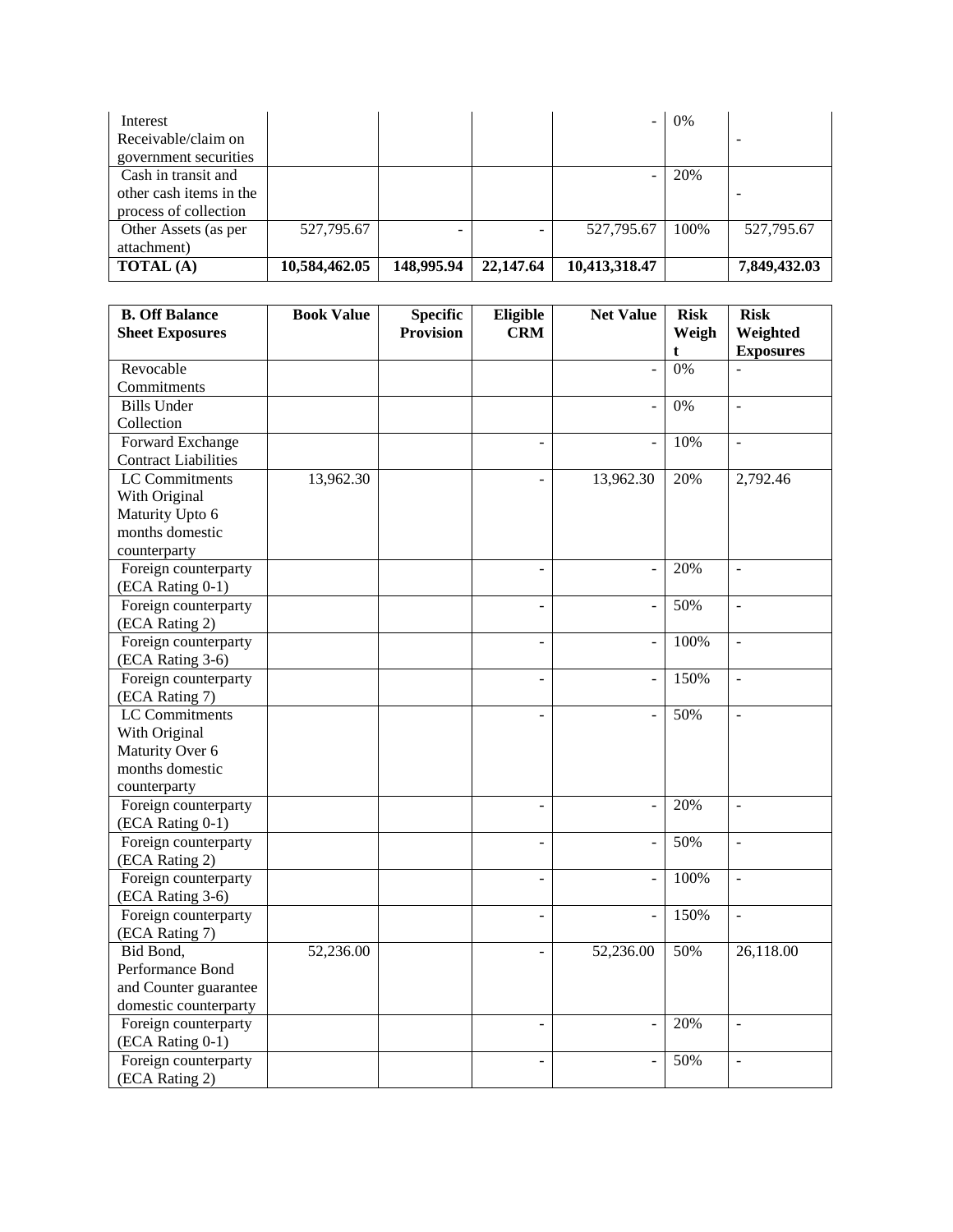| Foreign counterparty<br>(ECA Rating 3-6)                                                         |               |            |                          |                          | 100% |                          |
|--------------------------------------------------------------------------------------------------|---------------|------------|--------------------------|--------------------------|------|--------------------------|
| Foreign counterparty<br>(ECA Rating 7)                                                           |               |            |                          | $\overline{\phantom{a}}$ | 150% | $\overline{\phantom{a}}$ |
| Underwriting<br>commitments                                                                      |               |            | $\overline{\phantom{a}}$ | $\overline{\phantom{a}}$ | 50%  | $\blacksquare$           |
| Lending of Bank's                                                                                |               |            |                          |                          | 100% | $\overline{\phantom{a}}$ |
| Securities or Posting                                                                            |               |            |                          |                          |      |                          |
| of Securities as                                                                                 |               |            |                          |                          |      |                          |
| collateral                                                                                       |               |            |                          |                          |      |                          |
| Repurchase                                                                                       |               |            |                          |                          | 100% | $\overline{a}$           |
| Agreements, Assets                                                                               |               |            |                          |                          |      |                          |
| sale with recourse                                                                               |               |            |                          |                          |      |                          |
| <b>Advance Payment</b>                                                                           |               |            |                          | ÷,                       | 100% | $\sim$                   |
| Guarantee<br><b>Financial Guarantee</b>                                                          |               |            |                          |                          | 100% |                          |
|                                                                                                  |               |            |                          | ÷,                       |      | $\mathbb{L}$             |
| Acceptances and                                                                                  |               |            |                          | $\overline{a}$           | 100% | $\blacksquare$           |
| Endorsements                                                                                     |               |            |                          |                          |      |                          |
| Unpaid portion of                                                                                |               |            |                          |                          | 100% | $\overline{\phantom{a}}$ |
| Partly paid shares and                                                                           |               |            |                          |                          |      |                          |
| Securities                                                                                       |               |            |                          |                          |      |                          |
| <b>Irrevocable Credit</b>                                                                        | 508,698.53    |            |                          | 508,698.53               | 20%  | 101,739.71               |
| commitments (short<br>term)                                                                      |               |            |                          |                          |      |                          |
| <b>Irrevocable Credit</b>                                                                        |               |            |                          |                          | 50%  | ÷,                       |
| commitments (long                                                                                |               |            |                          |                          |      |                          |
| term)                                                                                            |               |            |                          |                          |      |                          |
| Claims on foreign                                                                                |               |            |                          |                          | 20%  | $\overline{\phantom{a}}$ |
| bank incorporated in                                                                             |               |            |                          |                          |      |                          |
| <b>SAARC</b> region                                                                              |               |            |                          |                          |      |                          |
| operating with a                                                                                 |               |            |                          |                          |      |                          |
| buffer of 1% above                                                                               |               |            |                          |                          |      |                          |
| their respective                                                                                 |               |            |                          |                          |      |                          |
| regulatory capital                                                                               |               |            |                          |                          |      |                          |
| requirement                                                                                      |               |            |                          |                          |      |                          |
| Other Contingent                                                                                 |               |            |                          | L,                       | 100% | $\overline{a}$           |
| Liabilities                                                                                      |               |            |                          |                          |      |                          |
| <b>Unpaid Guarantee</b>                                                                          |               |            | $\overline{\phantom{0}}$ | $\overline{\phantom{0}}$ | 200% | $\blacksquare$           |
| Claims                                                                                           |               |            |                          |                          |      |                          |
| TOTAL (B)                                                                                        | 574,896.83    |            |                          | 574,896.83               |      | 130,650.17               |
| <b>Total RWE for</b>                                                                             | 11,159,358.88 | 148,995.94 | 22,147.64                | 10,988,215.30            |      | 7,980,082.19             |
| credit Risk Before                                                                               |               |            |                          |                          |      |                          |
| Adjustment (A)                                                                                   |               |            |                          |                          |      |                          |
| $+(B)$                                                                                           |               |            |                          |                          |      |                          |
| <b>Adjustments under</b><br><b>Pillar II</b>                                                     |               |            |                          |                          |      |                          |
| SRP 6.4a(3) - Add 10% of the loans & facilities in excess of Single Obligor Limits to RWE        |               |            |                          |                          |      |                          |
|                                                                                                  |               |            |                          |                          |      |                          |
| SRP 6.4a(4) - Add 1% of the contract (sale) value in case of the sale of credit with recourse to |               |            |                          |                          |      |                          |
| <b>RWE</b>                                                                                       |               |            |                          |                          |      |                          |
| <b>Total RWE for Credit</b>                                                                      |               |            |                          |                          |      |                          |
| Risk after Bank's                                                                                | 11,159,358.88 | 148,995.94 | 22,147.64                | 10,988,215.30            |      | 7,980,082.19             |
| adjustments under<br>Pillar II                                                                   |               |            |                          |                          |      |                          |
|                                                                                                  |               |            |                          |                          |      |                          |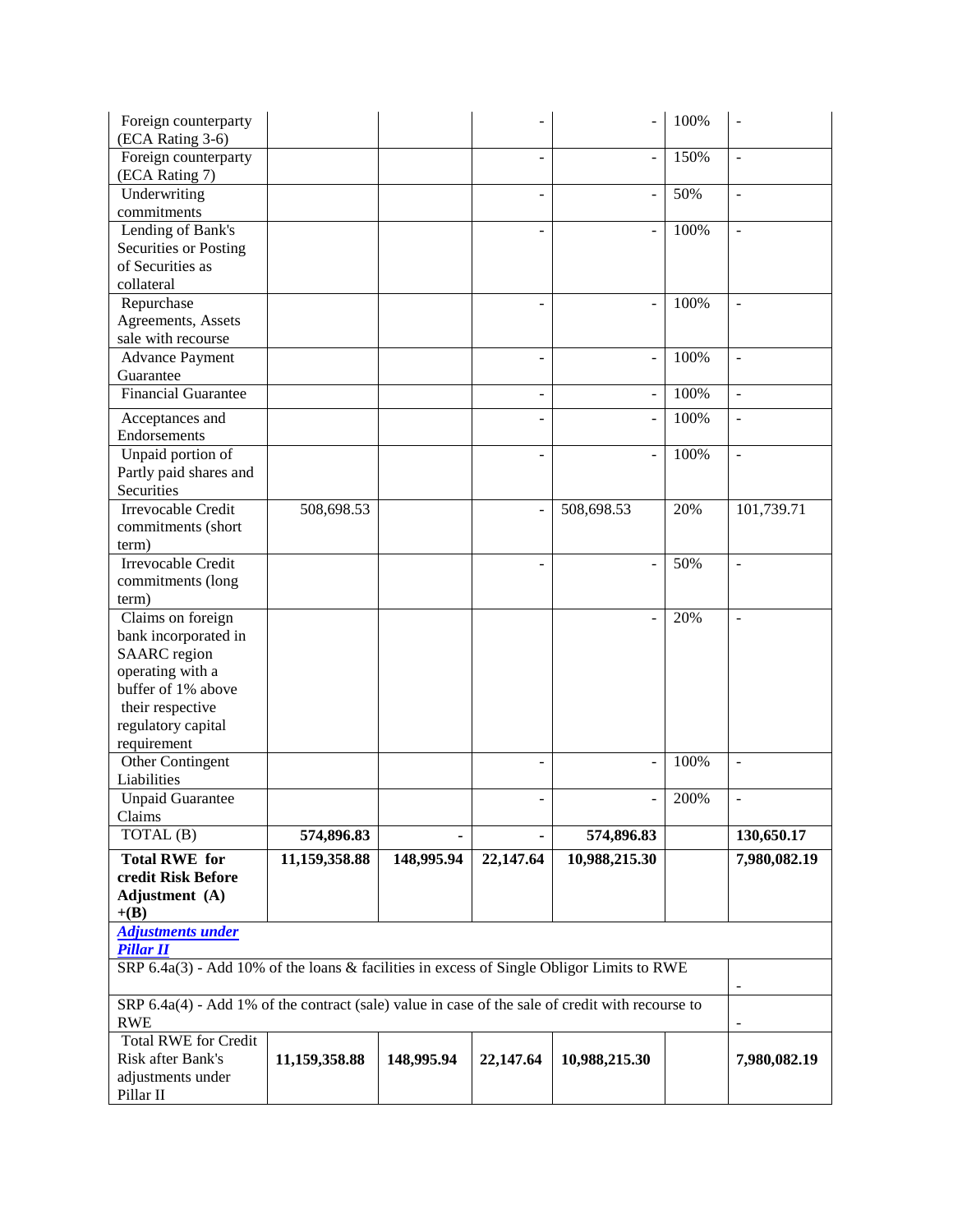# **iv. Amount of Non-Performing Assets (Gross and Net Amount)**

|                    |                     |                  | (INPR UUU)        |
|--------------------|---------------------|------------------|-------------------|
| <b>Particulars</b> | <b>Gross Amount</b> | <b>Provision</b> | <b>Net Amount</b> |
| Substandard        | 133,626.91          | 33,406.73        | 100,220.18        |
| Doubtful           | 124,416.41          | 62,208.20        | 62,208.20         |
| Loss               | 32,744.87           | 32,744.87        | -                 |
| <b>Total</b>       | 290,788.18          | 128,359.80       | 162,428.38        |

# **v. Non-Performing Assets (NPA) Ratios**

| <b>Particulars</b>          | Percentage |
|-----------------------------|------------|
| Gross NPA to Gross Advances | 3.66       |
| Net NPA to Net Advances     | 2.10       |

#### **vi. Movement of Non-Performing Assets**

|                    |                                        |                                          | (NPR'000)       |
|--------------------|----------------------------------------|------------------------------------------|-----------------|
| <b>Particulars</b> | <b>Opening Balance</b><br>(Poush 2076) | <b>Opening Balance</b><br>(chaitra 2076) | <b>Movement</b> |
| Substandard        | 24,381.20                              | 133,626.91                               | 109,245.70      |
| Doubtful           | 24,381.20                              | 124,416.41                               | 100,035.20      |
| Loss               | 24,381.20                              | 32,744.87                                | 8,363.66        |
| <b>Total</b>       | 73,143.61                              | 290,788.18                               | 217,644.57      |

# **vii. Write off loans and Interest Suspense**

During 3rd quarter 2076/77 the bank has not write off any loans and advances.

#### **viii. Movement in Loan Loss Provision**

|                    |                                        |                                          | (NPR'000)       |
|--------------------|----------------------------------------|------------------------------------------|-----------------|
| <b>Particulars</b> | <b>Opening Balance</b><br>(Poush 2076) | <b>Opening Balance</b><br>(chaitra 2076) | <b>Movement</b> |
| Pass               | 74,630.31                              | 75,424.90                                | 794.59          |
| Watchlist          | 7,979.79                               | 5,438.29                                 | (2,541.50)      |
| Substandard        | 2,441.40                               | 33,406.73                                | 30,965.33       |
| Doubtful           | 1,826.77                               | 62,208.20                                | 60,381.44       |
| Loss               | 24,381.20                              | 32,744.87                                | 8,363.66        |
| <b>Total</b>       | 111,259.47                             | 209,222.99                               | 97,963.52       |

**(NPR'000)**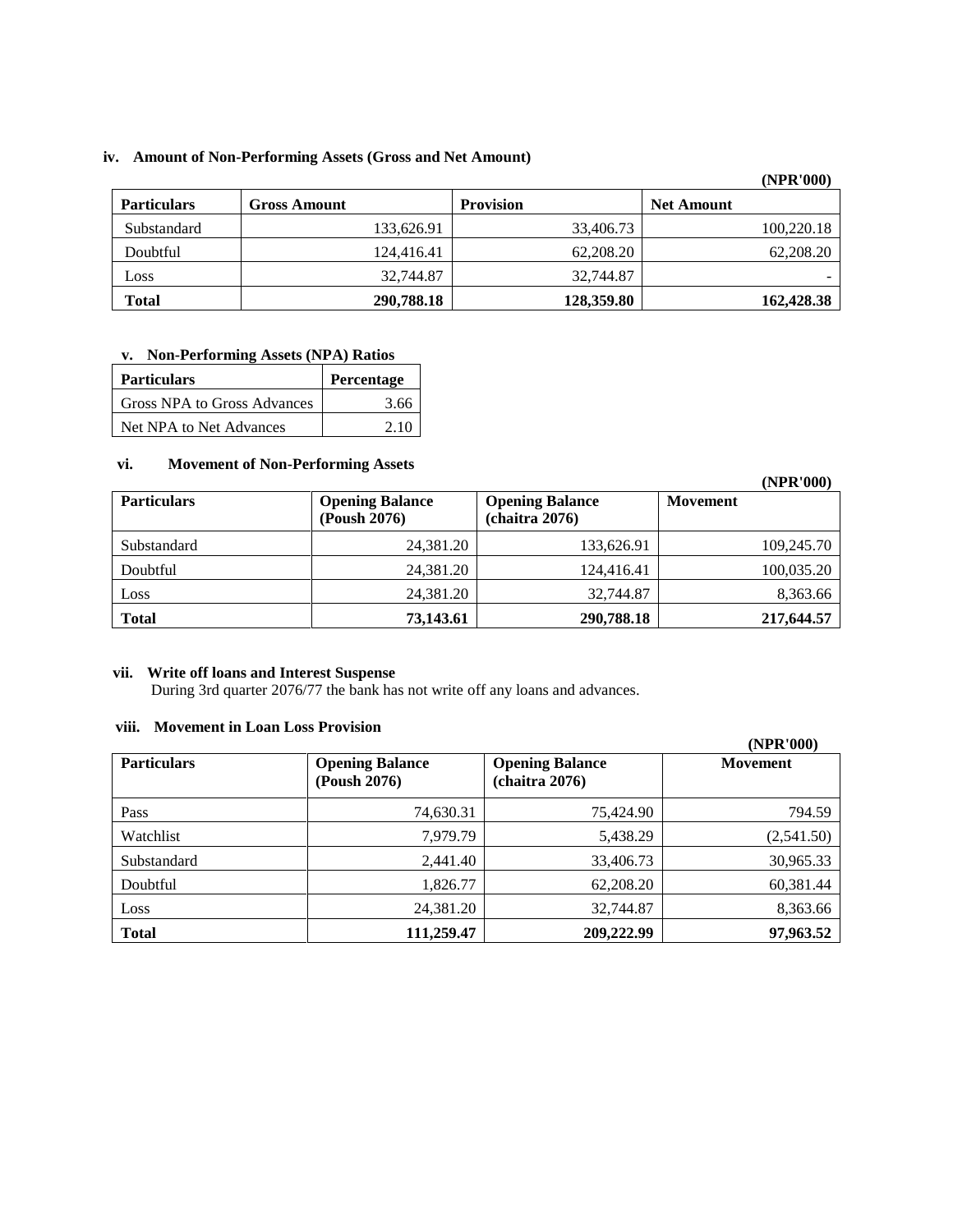#### **ix. Movement in Interest Suspense**

**(NPR'000)**

| <b>Particulars</b>       | <b>Opening Balance (Poush</b><br>2076) | <b>Opening Balance (Chaitra)</b><br>2076) | <b>Movement</b> |
|--------------------------|----------------------------------------|-------------------------------------------|-----------------|
| <b>Interest Suspense</b> | 66.390.56                              | 134,680.92                                | 68.290.36       |

#### **x. Details of Additional Loan Loss Provision**

|                    | (NPR'000)       |
|--------------------|-----------------|
| <b>Particulars</b> | <b>Movement</b> |
| Pass               | 794.59          |
| Watchlist          | (2,541.50)      |
| Substandard        | 30,965.33       |
| Doubtful           | 60,381.44       |
| Loss               | 8,363.66        |
| Total              | 97,963.52       |

# **xi. Segregation of the Bank's Investment portfolio**

Investments are segregated as under:

|                                                  | (NPR'000)  |
|--------------------------------------------------|------------|
| <b>Particulars</b>                               | Amount     |
| Investment securities measured at amortized cost |            |
| Investment in equity measured at FVTOCI          | 181,162.74 |
| Investment in unquoted associates                |            |
| <b>Other Trading Assets</b>                      |            |
| Total                                            | 181,162.74 |

#### **3. Risk Management Function**

The bank has a risk management system to identify, assess, monitor the risk inherent in banking operation such as credit risk, market risk, liquidity risk, operation risk, capital adequacy and provide appropriate directions and guidelines to the management for mitigation of risk. A risk management system incorporating every area has been formed for effective risk management.

#### **i. Credit Risk**

The bank has Credit policy Guidelines, standardized form for analysis of risk and credit worthiness, inspection and supervision before the loan approval, delegation of approving authority to various level and compliance of NRB directive is ensured. Risk Weighted Exposure for Credit Risk has been calculated as per NRB Capital Adequacy Framework.

#### **ii. Operation Risk**

The bank has formed various policies for mitigating the operation risk like Financial Administration bylaws, Employee Bylaws, Operation Manual, AML/CFT policy. Risk Weighted Exposure for Operation Risk has been calculated as per NRB Capital Adequacy Framework.

#### **iii. Market Risk**

Finance Department act proactively to cope up with the market risk. Risk Weighted Exposure for market risk has been calculated as per the NRB capital Adequacy Framework.